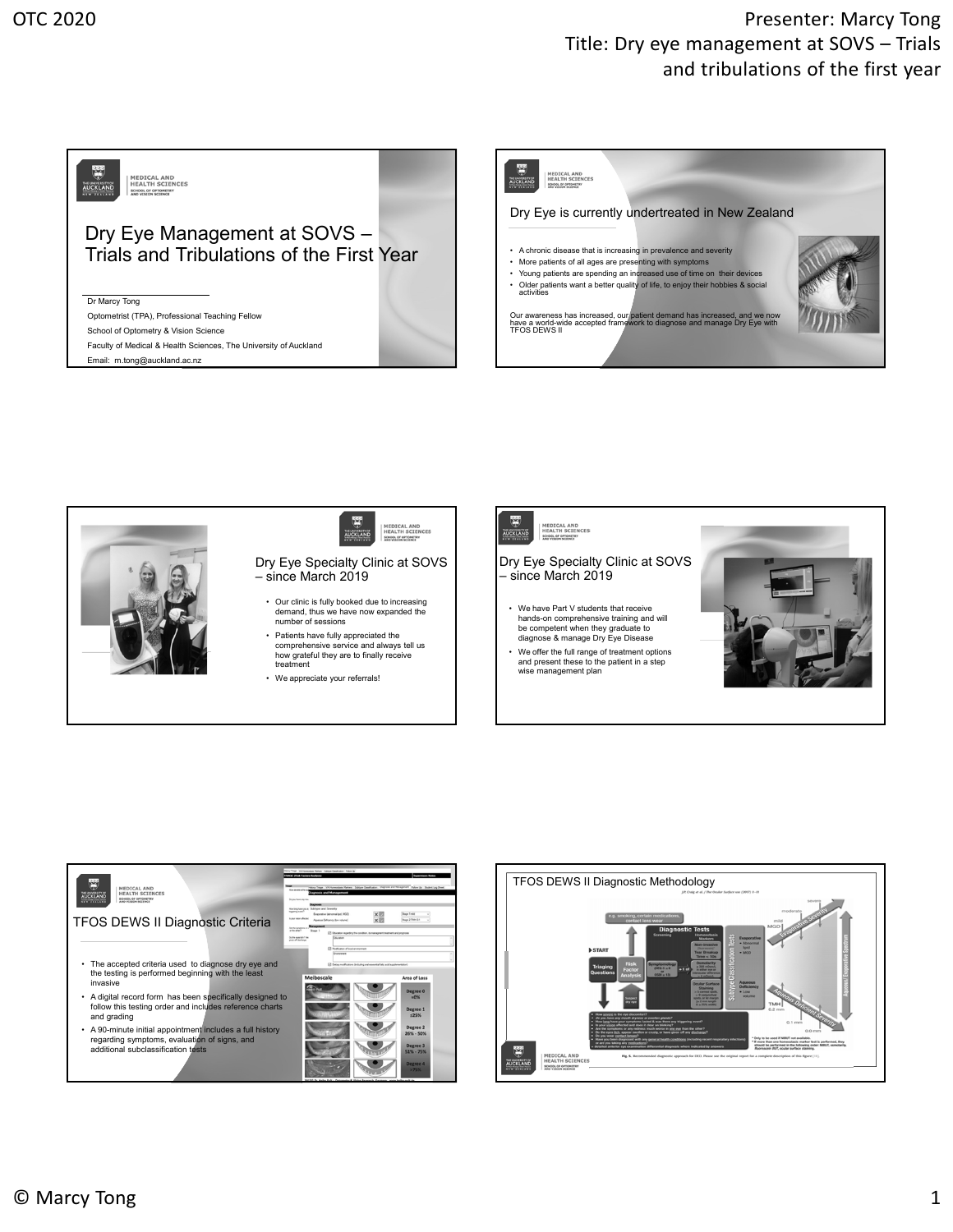## OTC 2020 **Presenter:** Marcy Tong Title: Dry eye management at SOVS – Trials and tribulations of the first year